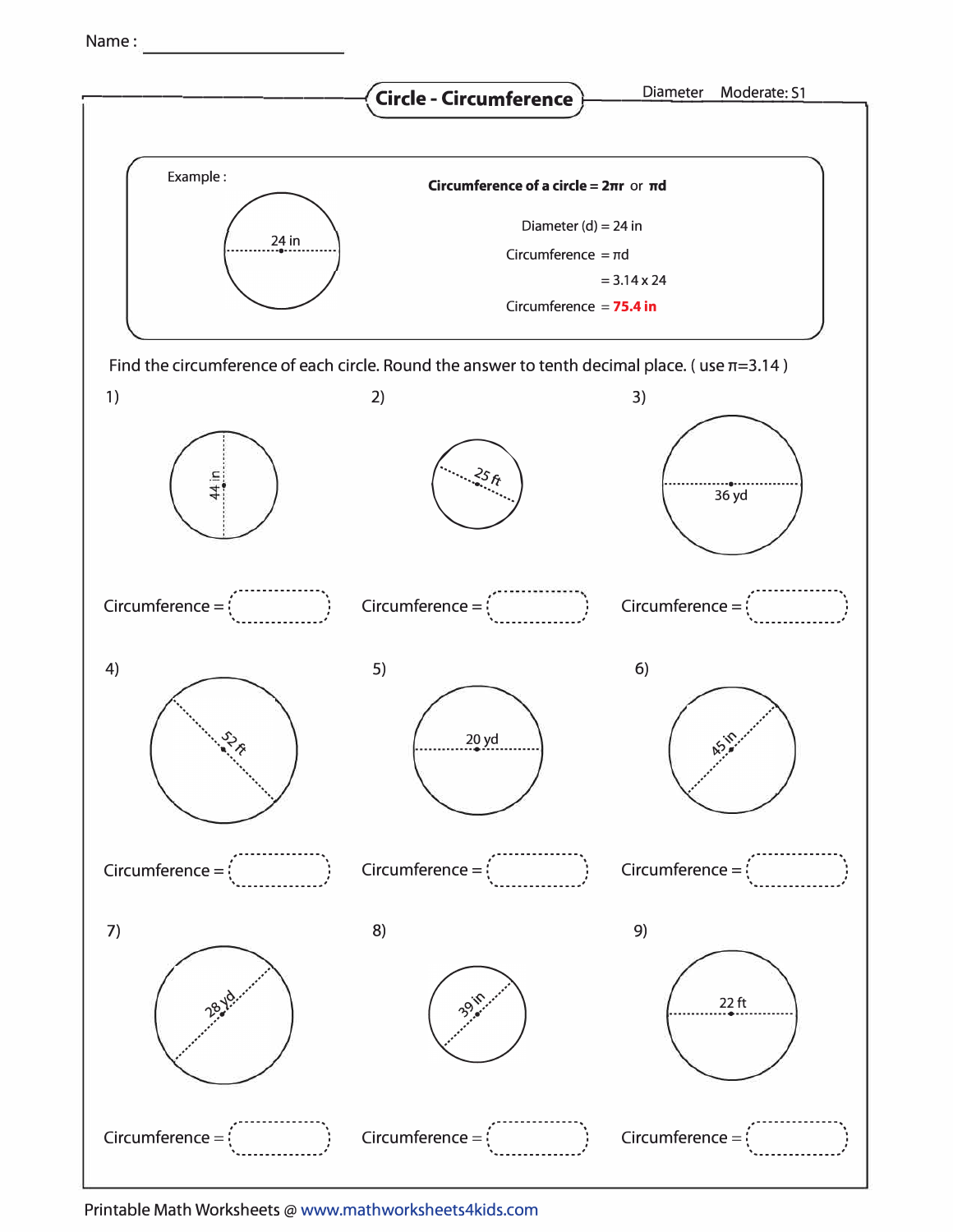Name:



Printable Math Worksheets@ www.mathworksheets4kids.com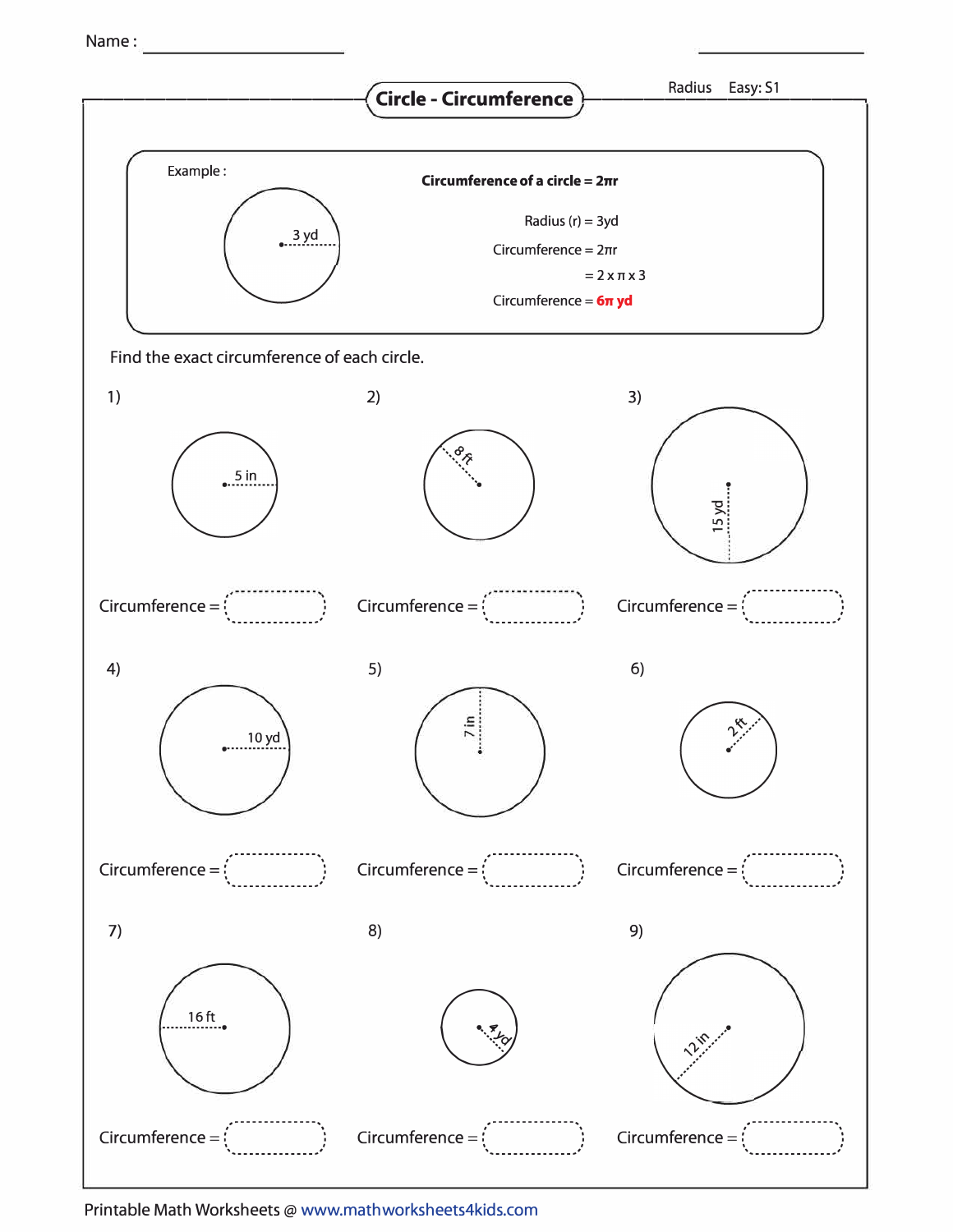Name:



Printable Math Worksheets@ www.mathworksheets4kids.com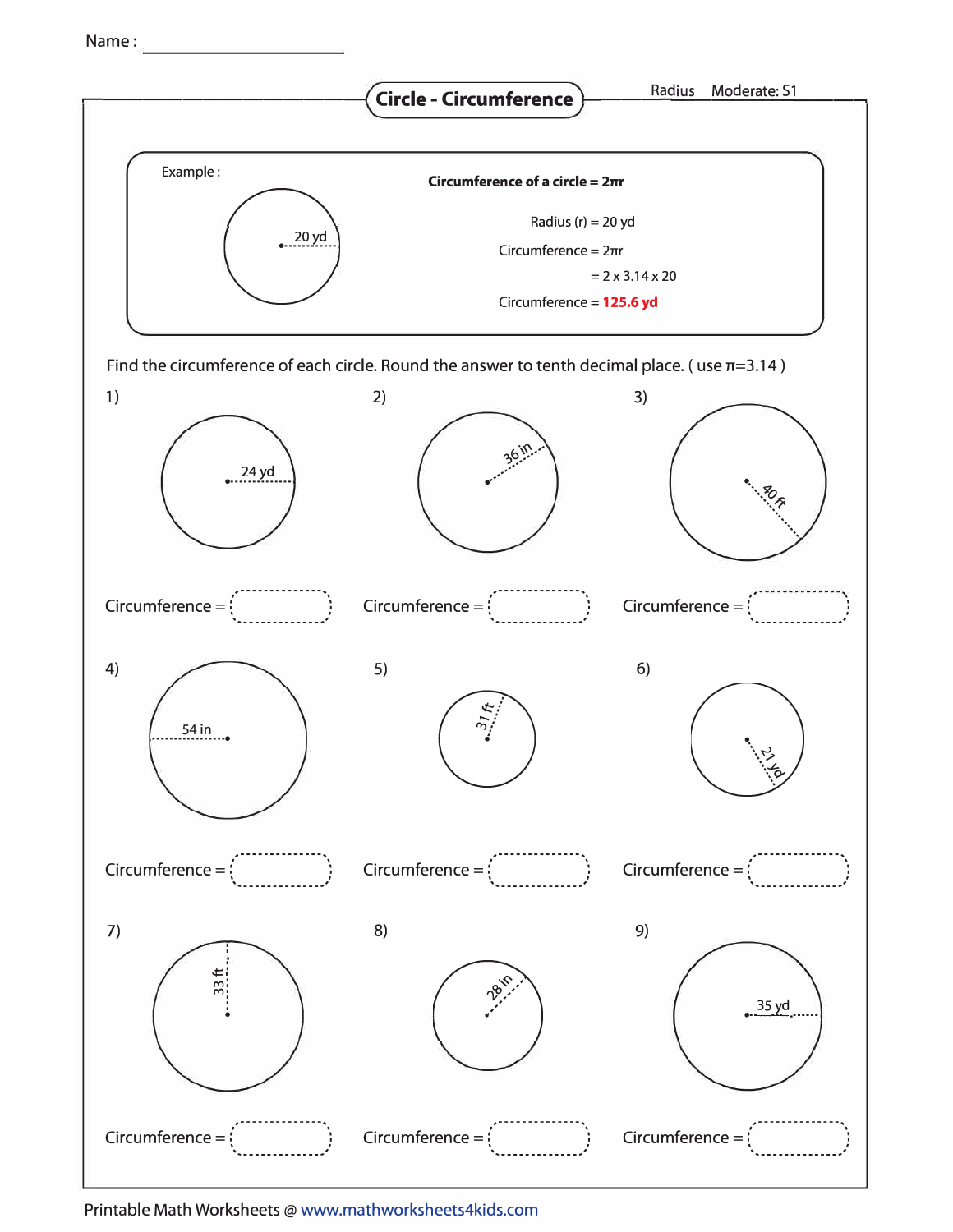Name :

|                                                                                                                     | Circle - Circumference | Radius/Diameter Easy: S1 |  |  |  |  |
|---------------------------------------------------------------------------------------------------------------------|------------------------|--------------------------|--|--|--|--|
|                                                                                                                     |                        |                          |  |  |  |  |
| Find the exact circumference of each circle.                                                                        |                        |                          |  |  |  |  |
| 1)                                                                                                                  | 2)                     | 3)                       |  |  |  |  |
|                                                                                                                     |                        | $20$ in                  |  |  |  |  |
| $Circumference = \_ \_ \_ \_ \_ \_ \_ \_ \_ \_ \_ \_ \_ \_ \_ \_ \_$                                                | $Circumference = \_$   | Circumference $=$        |  |  |  |  |
| 4)                                                                                                                  | 5)                     | 6)                       |  |  |  |  |
| 17 <sub>ft</sub>                                                                                                    | $\mathcal{E}_{i_{p}}$  |                          |  |  |  |  |
|                                                                                                                     |                        |                          |  |  |  |  |
| 7) A bike wheel has a diameter of 10 in. What is the circumference of the wheel?                                    |                        |                          |  |  |  |  |
| $Circumference = \_ \_ \_ \_ \_ \_ \_ \_ \_ \_ \_ \_ \_ \_ \_ \_ \_ \_$                                             |                        |                          |  |  |  |  |
| 8) A minute-hand of a clock is 16 in long. Find the distance traveled by the tip of the<br>minute-hand in one hour. |                        |                          |  |  |  |  |
| $Circumference = \_ \_ \_ \_ \_ \_ \_ \_ \_ \_ \_ \_ \_ \_ \_ \_ \_ \_$                                             |                        |                          |  |  |  |  |
|                                                                                                                     |                        |                          |  |  |  |  |